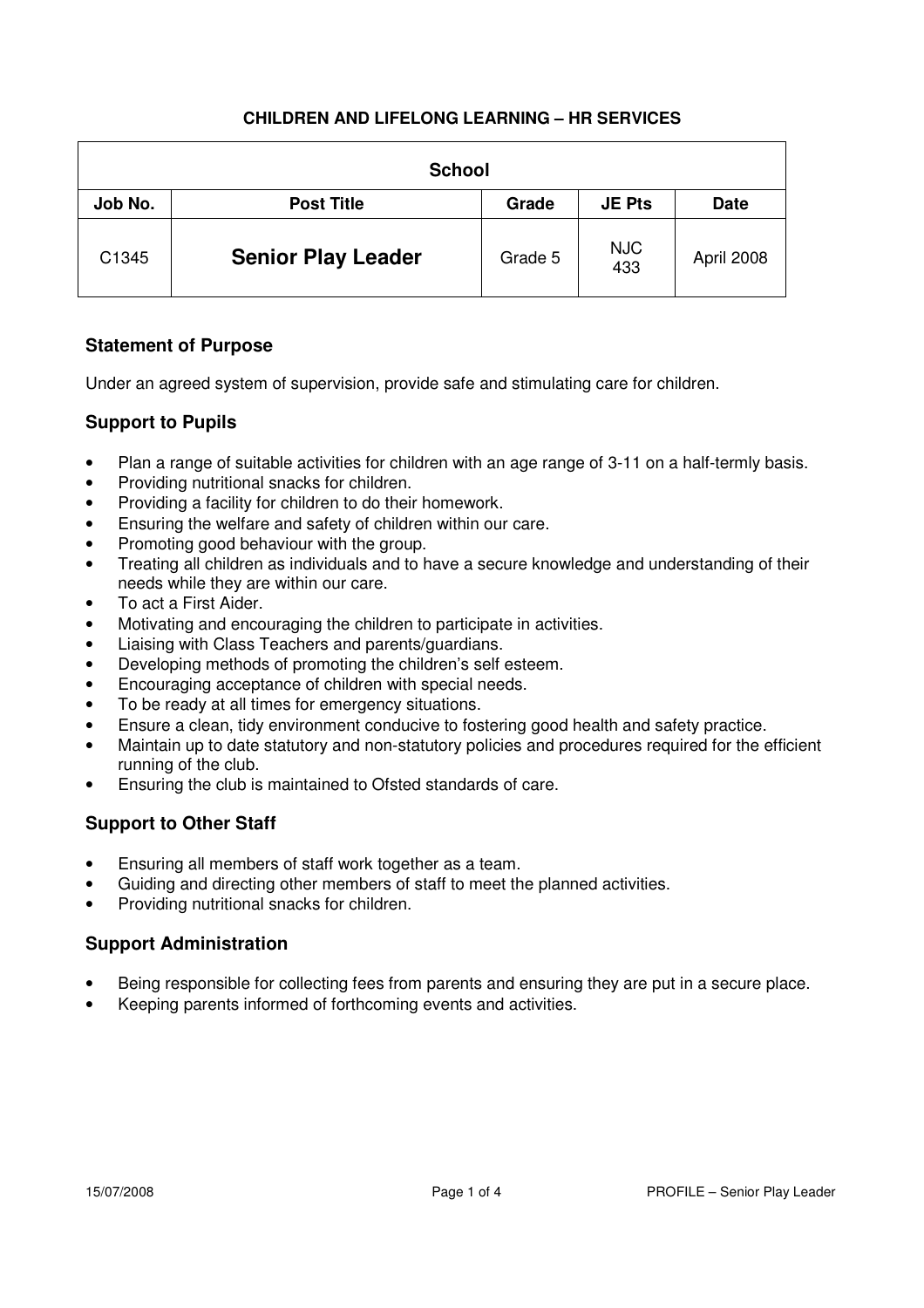#### **Support to School** (this list is not exhaustive and should reflect the ethos of the school)

- Promote and safeguard the welfare of children and young persons you are responsible for or come into contact with.
- Comply and assist with the development of policies and procedures relating to child protection, health, safety and security, confidentiality and data protection, reporting all concerns to an appropriate person
- Be aware of, support and ensure equal opportunities for all
- Contribute to the overall ethos/work/aims of the school
- Establish constructive relationships and communicate with other agencies/professionals
- Attend and participate in regular meetings
- Participate in training and other learning activities and performance development as required
- Recognise own strengths and areas of expertise and use these to advise and support others

#### **Note 1:**

**The content of this job description will be reviewed with the post holder on an annual basis in line with the School's performance and development review policy. Any significant change in level of accountability that could result in a change to the grade must be discussed with the post holder and the relevant trade union before submitting for re-evaluation.**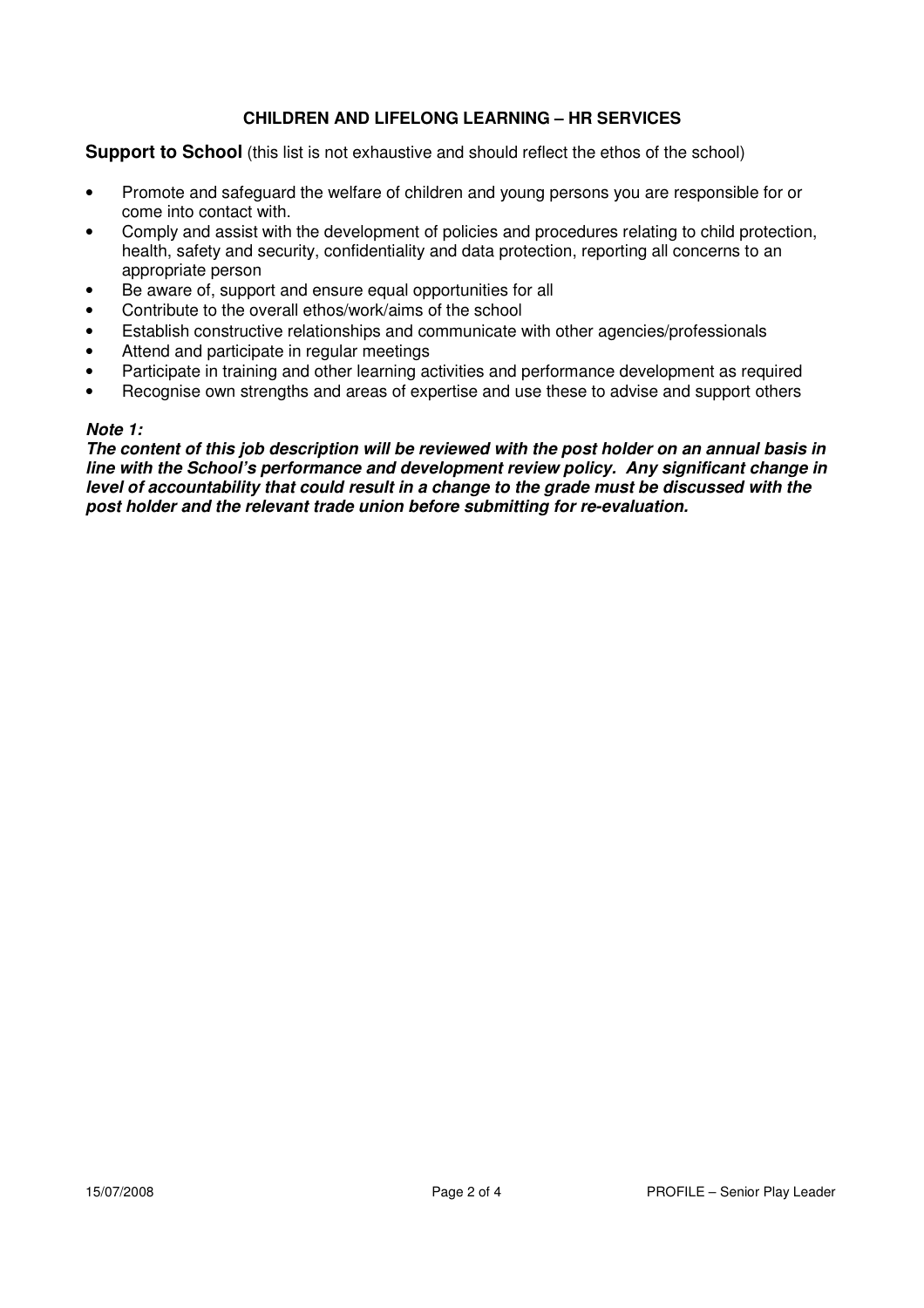# **Person Specification Senior Play Leader Level 3**

| <b>Essential Criteria</b>                                                                                                                                                                                                                                                                                                                                                                                                                                                                                                                                                                                                                                                                                                                                                                                                                                                                                                                                                                                               | <b>Measured By</b> |
|-------------------------------------------------------------------------------------------------------------------------------------------------------------------------------------------------------------------------------------------------------------------------------------------------------------------------------------------------------------------------------------------------------------------------------------------------------------------------------------------------------------------------------------------------------------------------------------------------------------------------------------------------------------------------------------------------------------------------------------------------------------------------------------------------------------------------------------------------------------------------------------------------------------------------------------------------------------------------------------------------------------------------|--------------------|
| <b>Experience</b><br>Working with children of relevant age.                                                                                                                                                                                                                                                                                                                                                                                                                                                                                                                                                                                                                                                                                                                                                                                                                                                                                                                                                             | AF/I               |
| <b>Qualifications/Training</b><br>NVQ 3 equivalent qualification or experience in relevant discipline.<br>First Aid Training.<br>$\bullet$<br>Basic numeracy and literacy skills.<br>$\bullet$                                                                                                                                                                                                                                                                                                                                                                                                                                                                                                                                                                                                                                                                                                                                                                                                                          |                    |
| <b>Knowledge/Skills</b><br>Ability to work constructively as part of a team whilst being able to<br>demonstrate initiative.<br>Ability to direct other adults.<br>Excellent interpersonal skills to be able to relate well to a wide<br>$\bullet$<br>range of people.<br>Good organising, planning and prioritising skills.<br>Understanding of relevant policies/ codes of practice.<br>Understanding the principals of child development and learning<br>processes and in particular barriers to learning.                                                                                                                                                                                                                                                                                                                                                                                                                                                                                                            | AF/I               |
| <b>Behavioural Attributes</b><br><b>Customer focused</b><br>Has a friendly yet professional and respectful approach which<br>demonstrates support and shows mutual respect.<br>Open, honest and an active listener<br>Takes responsibility and accountability<br>٠<br>Committed to the needs of the pupils, parents and other<br>stakeholders and challenge barriers and blocks to providing an<br>effective service.<br>Demonstrates a "can do" attitude including suggesting solutions,<br>participating, trusting and encouraging others and achieving<br>expectations<br>Is committed to the provision and improvement of quality service<br>provision<br>Is adaptable to change/embraces and welcomes change.<br>Acts with pace and urgency being energetic, enthusiastic and<br>decisive<br>Communicates effectively<br>Has the ability to learn from experiences and challenges<br>Is committed to the continuous development of self and others by<br>keeping up to date and sharing knowledge, encouraging new | AF/I               |